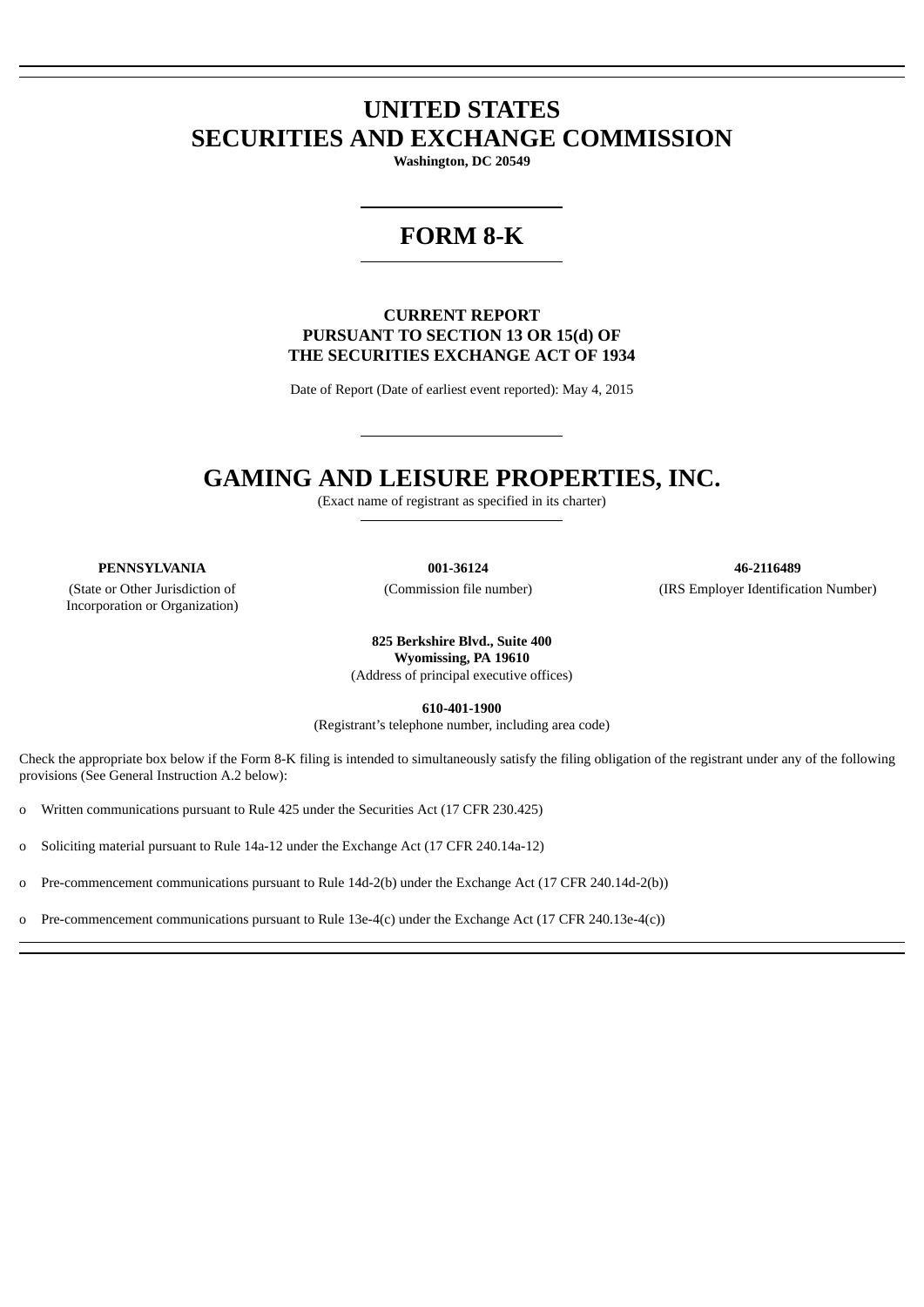#### **Item 2.02. Results of Operations and Financial Condition.**

On May 4, 2015, Gaming and Leisure Properties, Inc. issued a press release announcing its financial results for the three months ended March 31, 2015. A copy of the press release is attached hereto as Exhibit 99.1 and incorporated herein by reference.

The information in this Current Report on Form 8-K, including Exhibit 99.1, is being furnished pursuant to Item 2.02 and shall not be deemed to be "filed" for the purposes of Section 18 of the Securities Exchange Act of 1934, as amended (the "Exchange Act"), or otherwise subject to the liabilities of that section. The information contained in this Current Report on Form 8-K, including Exhibit 99.1, that is being furnished under this Item 2.02 shall not be incorporated by reference into any filing under the Securities Act of 1933, as amended, or the Exchange Act, whether made before or after the date hereof, except as shall be expressly set forth by specific reference in such filing.

#### **Item 9.01. Financial Statements and Exhibits.**

(d) **Exhibits**

| Exhibit<br>Number | Description                                                                   |
|-------------------|-------------------------------------------------------------------------------|
| 99.1              | Gaming and Leisure Properties, Inc. Earnings Press Release, dated May 4, 2015 |
|                   | ***                                                                           |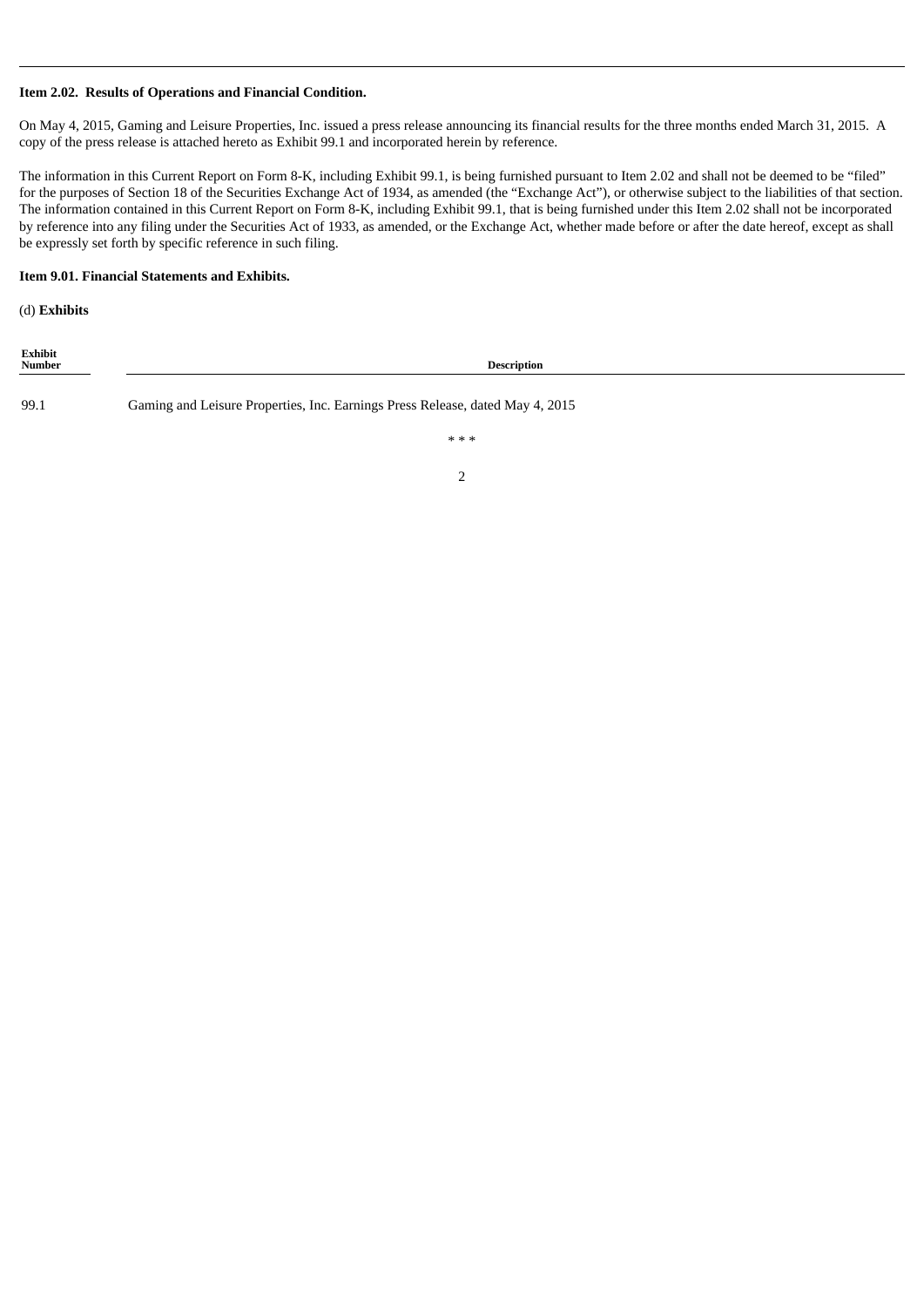#### **SIGNATURE**

Pursuant to the requirements of the Securities Exchange Act of 1934, the Registrant has duly caused this report to be signed on its behalf by the undersigned thereunto duly authorized.

Dated: May 4, 2015 GAMING AND LEISURE PROPERTIES, INC.

By: /s/ William J. Clifford Name: William J. Clifford Title: Chief Financial Officer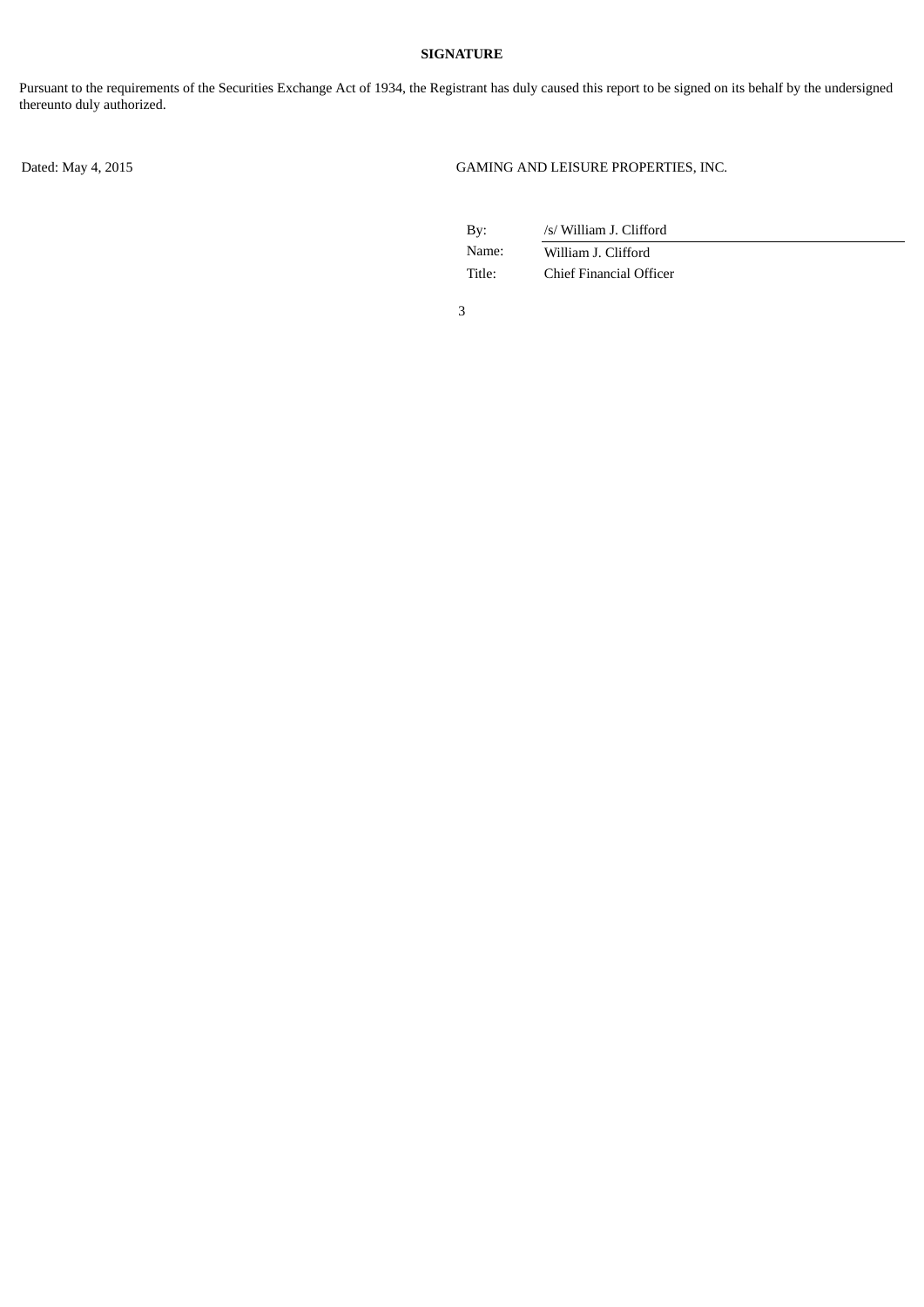| <b>Exhibit</b><br><b>Number</b> | <b>Description</b> |  |
|---------------------------------|--------------------|--|
|                                 |                    |  |

99.1 Gaming and Leisure Properties, Inc. Earnings Press Release, dated May 4, 2015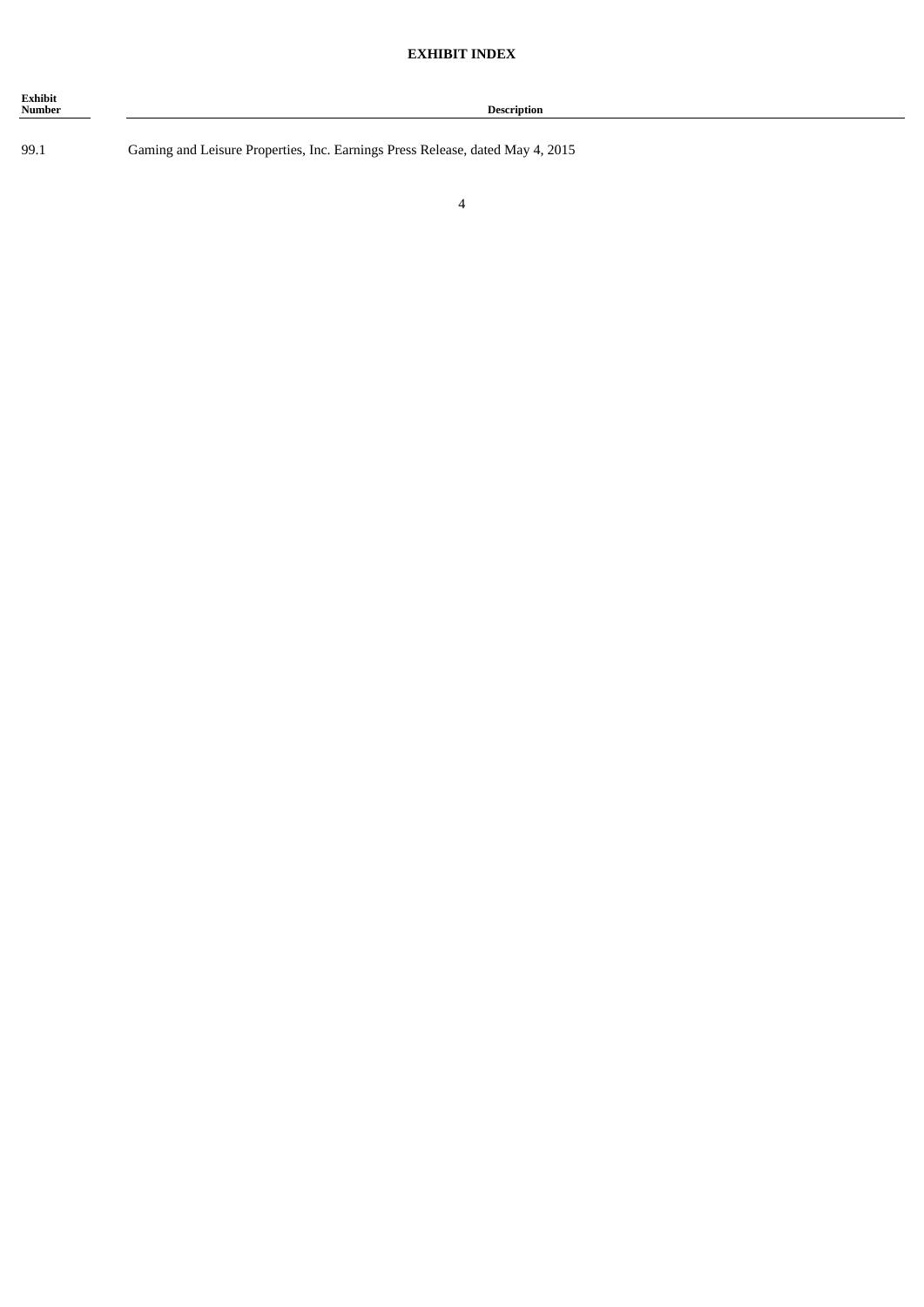

#### **GAMING AND LEISURE PROPERTIES, INC. ANNOUNCES FIRST QUARTER 2015 RESULTS**

#### **- Establishes 2015 Second Quarter and Updates Full Year Guidance - - Declares 2015 Second Quarter Dividend -**

**WYOMISSING, PA. — May 4, 2015** — Gaming and Leisure Properties, Inc. (NASDAQ: GLPI) (the "Company"), the first gaming-focused REIT in North America, today announced results for the quarter ended March 31, 2015.

#### **Financial Highlights**

| Three Months Ended<br>March 31, |             |               |       |                   |              |  |
|---------------------------------|-------------|---------------|-------|-------------------|--------------|--|
|                                 | 2015 Actual |               |       |                   | 2014 Actual  |  |
| \$                              | 162.7       | <sup>\$</sup> | 162.5 |                   | 158.3        |  |
| \$                              | 110.6       | - \$          | 110.6 | - \$              | 103.0        |  |
| \$                              | 47.1        | -S            | 48.3  | - \$              | 44.3         |  |
| \$                              | 71.0        | -S            | 72.3  | -S                | 67.9         |  |
| \$                              | 80.0        | -S            | 80.3  | - \$              | 74.1         |  |
|                                 |             |               |       |                   |              |  |
| $\boldsymbol{\mathsf{S}}$       | 0.40        | -S            | 0.41  |                   | 0.38         |  |
| \$                              | 0.60        | S             | 0.61  | \$.               | 0.58         |  |
| \$                              | 0.67        | \$.           | 0.68  | \$.               | 0.63         |  |
|                                 |             |               |       | 2015 Guidance (1) | - \$<br>- \$ |  |

 $<sup>(1)</sup>$  The guidance figures in the tables above present the guidance provided on February 3, 2015, for the three months ended March 31, 2015.</sup>

<sup>(2)</sup> Adjusted EBITDA is net income excluding interest, taxes on income, depreciation, (gains) or losses from sales of property, and stock based compensation expense.

(3) Funds from operations (FFO) is net income, excluding (gains) or losses from sales of property and real estate depreciation.

<sup>(4)</sup> Adjusted funds from operations (AFFO) is FFO, excluding stock based compensation expense, debt issuance costs amortization and other depreciation reduced by capital maintenance expenditures.

Gaming and Leisure Properties, Inc. Chief Executive Officer, Peter M. Carlino commented, "Our first quarter results represent continued strength across our geographically diversified portfolio and demonstrate the stability of the cashflow generated by our assets. Although our lease structure ensures a very stable and predictable cashflow stream, the operating results from our TRS were in line with our expectations."

Mr. Carlino continued, "As we have proven, given the experience of our leadership team and our strong balance sheet, we believe we are uniquely able to drive superior shareholder value through complex strategic transactions. As everyone is aware we made a public offer for Pinnacle Entertainment, Inc.'s ("Pinnacle") real estate assets. We believe Pinnacle has a terrific portfolio of properties and has done an excellent job over the last several years with the operations of their properties. We are impressed with the results they continue to achieve. They have been very cordial and professional in our dealings with them and are a team that we would very much like to partner with not only on this transaction but on future opportunities as well. They have provided tax basis information on their assets which we have analyzed although there has been no independent review or diligence on this information. We have been in very productive, substantive discussions with them in an effort to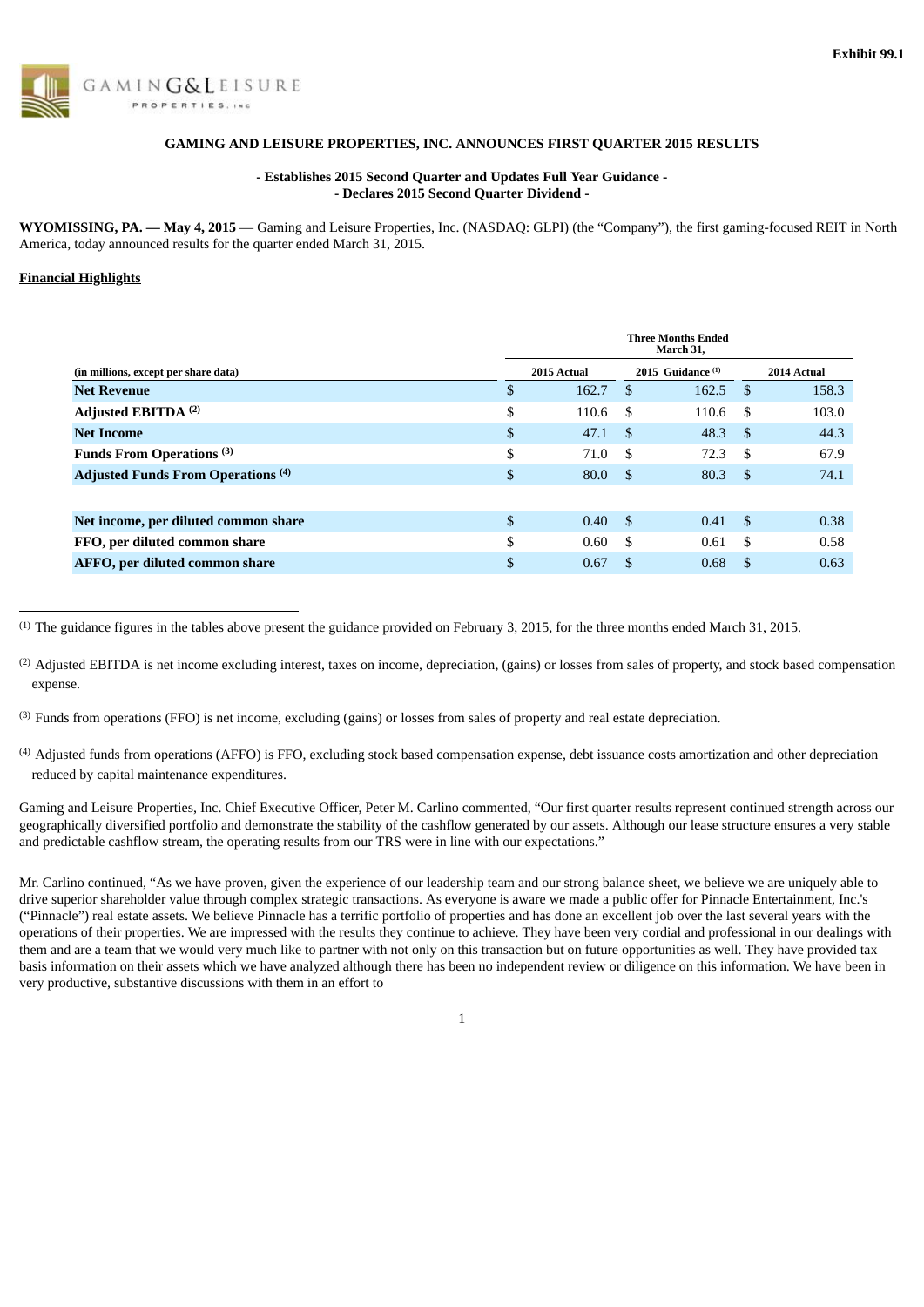come to agreement on terms for the transaction we have proposed. We are pleased with the progress of those discussions and will update everyone as soon as we have something definitive to report."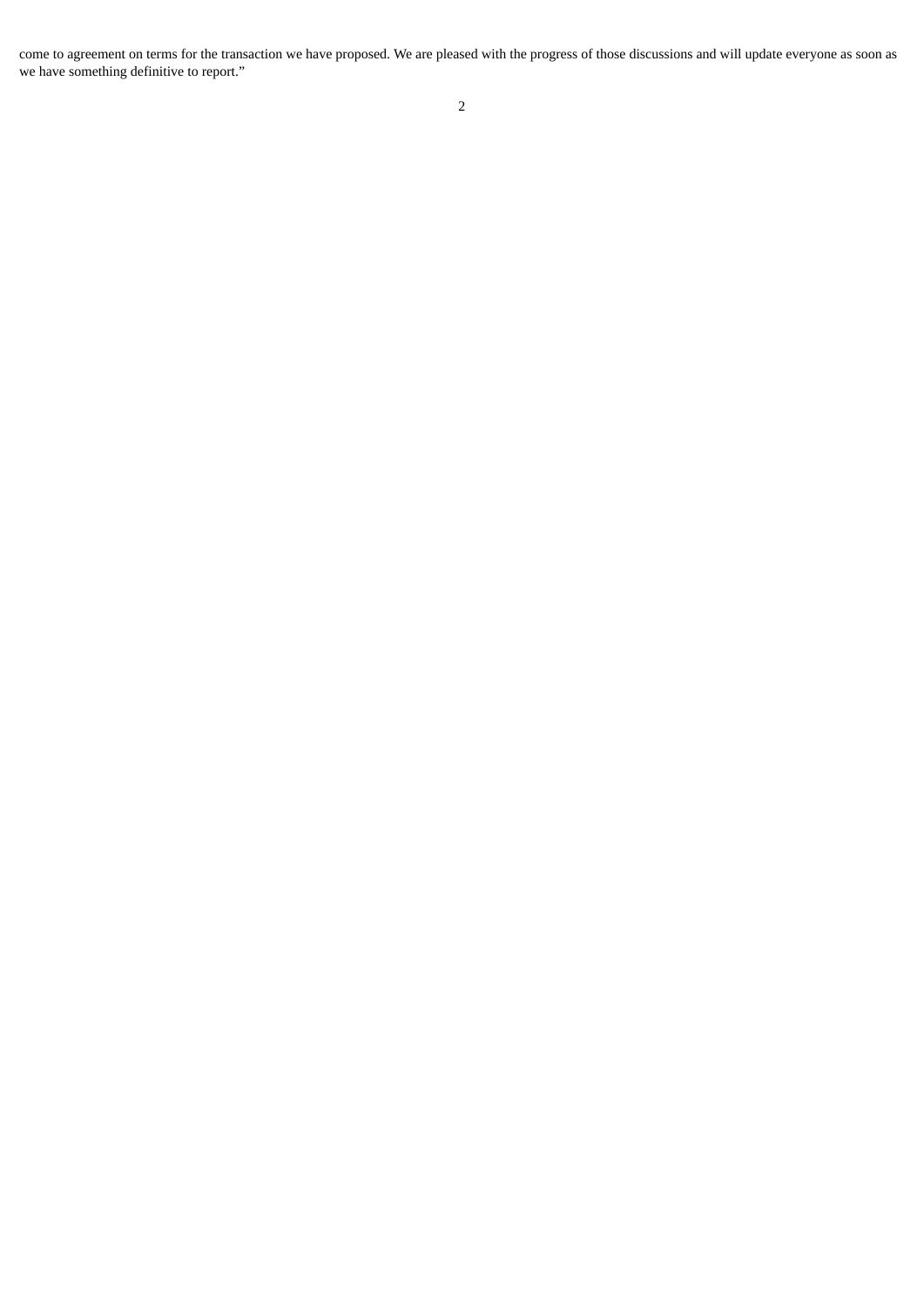#### **Financial Update**

Gaming and Leisure Properties, Inc. reported FFO of \$71.0 million for the three months ended March 31, 2015. Net revenue for the three months ended March 31, 2015 was \$162.7 million. The Company produced net income of \$47.1 million for the three months ended March 31, 2015, or \$0.40 per diluted common share.

#### **Portfolio Update**

GLPI owns approximately 3,111 acres of land and 7.2 million square feet of building space, which was 100% occupied as of March 31, 2015. At the end of the first quarter of 2015, the Company owned the real estate associated with 21 casino facilities and leases 18 of these facilities to Penn National Gaming, Inc. ("PENN") and one to Casino Queen in East St. Louis, Illinois. Two of the gaming facilities, located in Baton Rouge, Louisiana and Perryville, Maryland, are owned and operated by a subsidiary of GLPI (GLP Holdings, Inc.).

In November 2013, the Company entered into a "triple-net" lease with PENN, in which substantially all of PENN's former real property assets were leased back to PENN (the "Master Lease"). We currently estimate PENN's rent coverage ratio to be 1.785:1.

Capital project expenditures, which totaled \$5.6 million for the three months ended March 31, 2015, primarily related to the Company's Hollywood Casino Perryville property's direct purchase of slot machines in exchange for gaming tax reductions. Capital maintenance expenditures at the TRS properties were \$1.0 million for the three months ended March 31, 2015.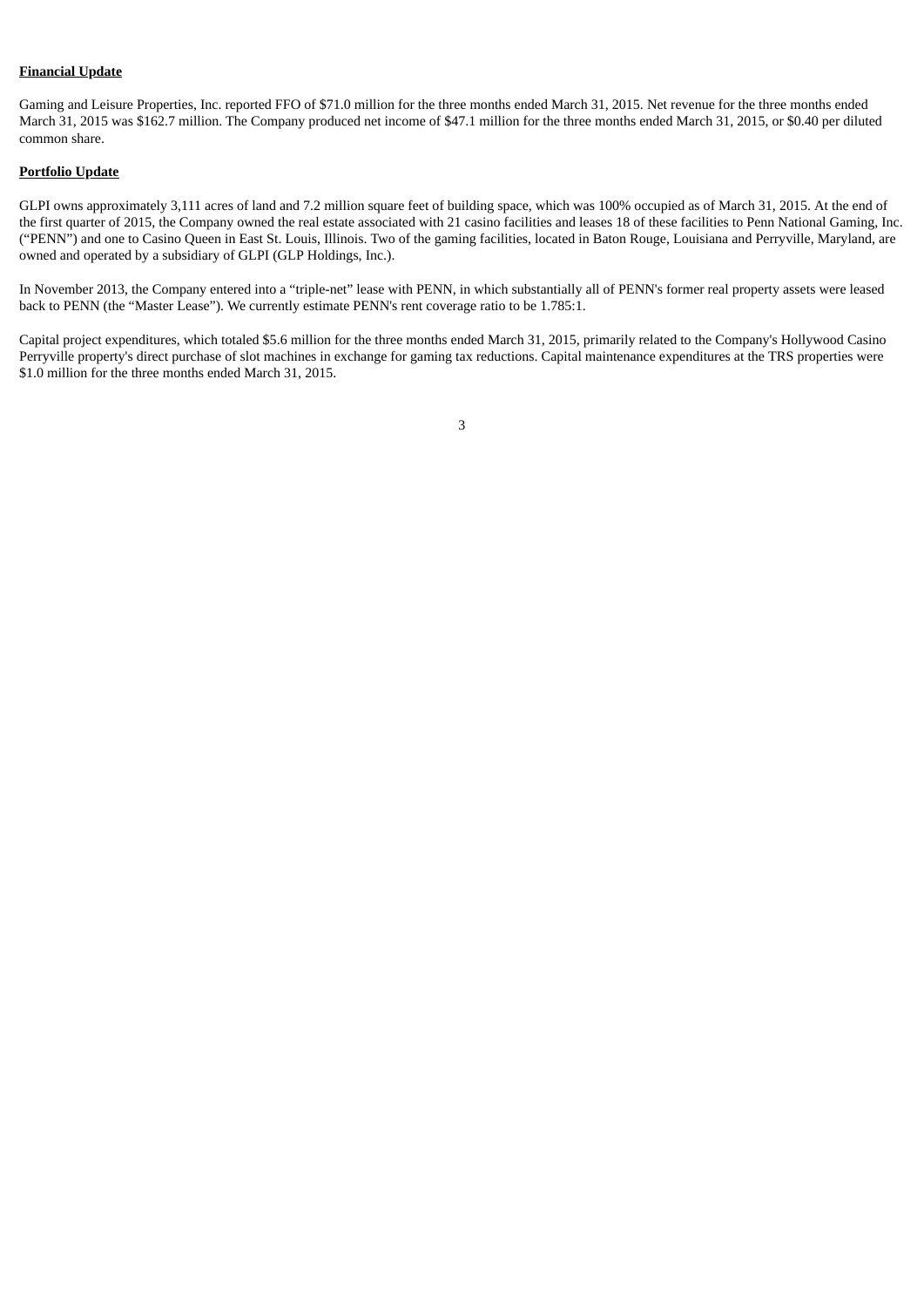#### **Balance Sheet Update**

The Company had \$45.4 million of unrestricted cash on hand and \$2.6 billion in total debt, including \$300.0 million of debt outstanding under its unsecured credit facility term loan and \$225.0 million outstanding under its unsecured credit facility revolver at March 31, 2015. The Company's debt structure at March 31, 2015 was as follows:

|                                                 | As of March 31, 2015 |  |                |  |  |
|-------------------------------------------------|----------------------|--|----------------|--|--|
|                                                 | <b>Interest Rate</b> |  | <b>Balance</b> |  |  |
|                                                 |                      |  | (in thousands) |  |  |
| Unsecured Term Loan $A^{(1)}$                   | $1.755\%$ \$         |  | 300,000        |  |  |
| Unsecured \$700 Million Revolver <sup>(1)</sup> | 1.675%               |  | 225,000        |  |  |
| Senior Unsecured Notes Due 2018                 | 4.375%               |  | 550,000        |  |  |
| Senior Unsecured Notes Due 2020                 | 4.875%               |  | 1,000,000      |  |  |
| <b>Senior Unsecured Notes Due 2023</b>          | 5.375%               |  | 500,000        |  |  |
| Capital Lease                                   | 4.780%               |  | 1,463          |  |  |
| Total long-term debt                            |                      |  | 2,576,463      |  |  |
| Less current maturities of long-term debt       |                      |  | (99)           |  |  |
| Long-term debt, net of current maturities       |                      |  | 2,576,364      |  |  |

 $(1)$  The margin on the term loan and revolver is Libor plus 1.50%. The Company's credit facility matures on October 28, 2018.

#### **Dividends**

On February 3, 2015, the Company's Board of Directors declared the first quarter dividend. Shareholders of record on March 10, 2015 received \$0.545 per common share, which was paid on March 27, 2015. The company declared its second quarter dividend of \$0.545 per common share, payable on June 26, 2015 to shareholders of record on June 11, 2015.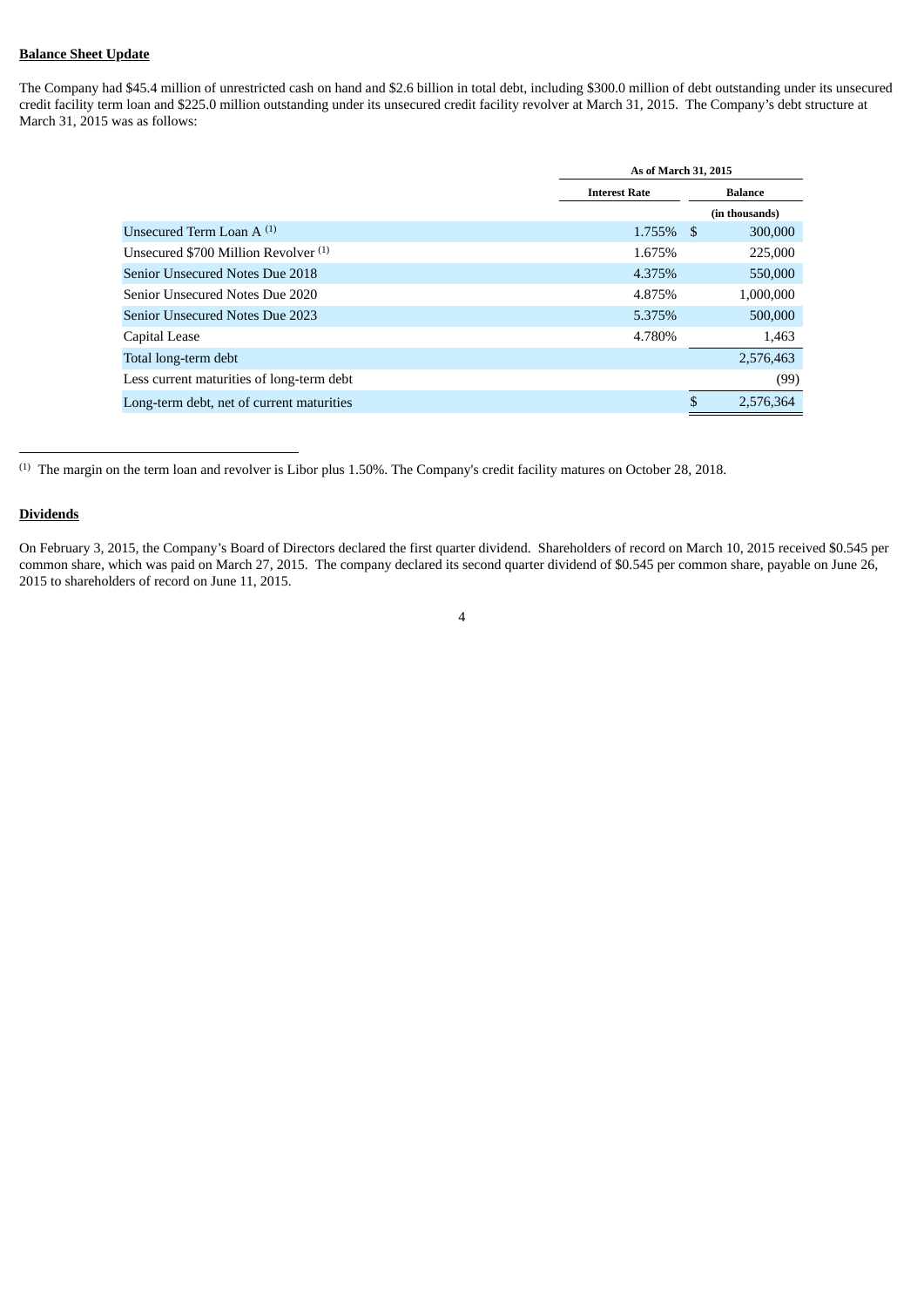#### **Guidance**

The table below sets forth current guidance targets for financial results for the 2015 second quarter and full year, based on the following assumptions:

- Total rental income of approximately \$497.8 million for the year and \$124.8 million for the second quarter, consisting of approximately \$433.8 million for the year and \$108.8 million for the second quarter from PENN, approximately \$14.0 million for the year and \$3.5 million for the second quarter from Casino Queen, \$53.4 million for the year and \$13.4 million for the second quarter of property taxes paid by tenants, and reduced by approximately \$3.4 million for the year and \$0.9 million for the second quarter of non-assigned land lease payments made by PENN;
- No additional escalator on the PENN building rent component anticipated to be effective November 1, 2015;
- TRS EBITDA of approximately \$35.4 million for the year and \$9.2 million for the second quarter and capital maintenance expenditures of approximately \$3.5 million for the year and \$0.7 million for the second quarter;
- Capital project expenditures of approximately \$10.3 million for the year and \$2.9 million for the second quarter;
- Blended income tax rate at the TRS entities of 40%;
- LIBOR is based on the forward yield curve;
- Real estate depreciation of approximately \$95.6 million for the year and \$23.9 million in the second quarter;
- Non-real estate depreciation of approximately \$14.5 million for the year and \$3.8 million in the second quarter;
- Equity-related employee compensation affecting EBITDA includes the following:
	- Expense of approximately \$5.3 million for the year and \$1.1 million for the second quarter related to cash-settled equity compensation awards issued pre-spin, which are fully vested by the first quarter of 2017;
	- Expense of approximately \$11.6 million for the year and \$2.9 million for the second quarter for payments in lieu of dividends on vested stock options issued pre-spin, which are expected to be paid through October 31, 2016;
- Equity-related employee compensation that does not affect EBITDA includes non-cash expense of approximately \$16.7 million for the year and \$4.1 million for the second quarter for amortization of stock options issued pre-spin and the issuance of new restricted stock awards;
- Interest expense includes approximately \$8.1 million for the year and \$2.0 million for the second quarter of debt issuance costs amortization;
- For the purpose of the dividend calculation, AFFO is reduced by approximately \$7.6 million for the full year and \$1.9 million for the second quarter prior to calculation of the dividend to account for dividends on shares that will be outstanding after options held by PENN employees are exercised; and
- The basic share count is approximately 114.6 million shares for the year and 114.5 million shares for the second quarter and the fully diluted share count is approximately 118.8 million shares for the year and 118.7 million shares for the second quarter.
	- 5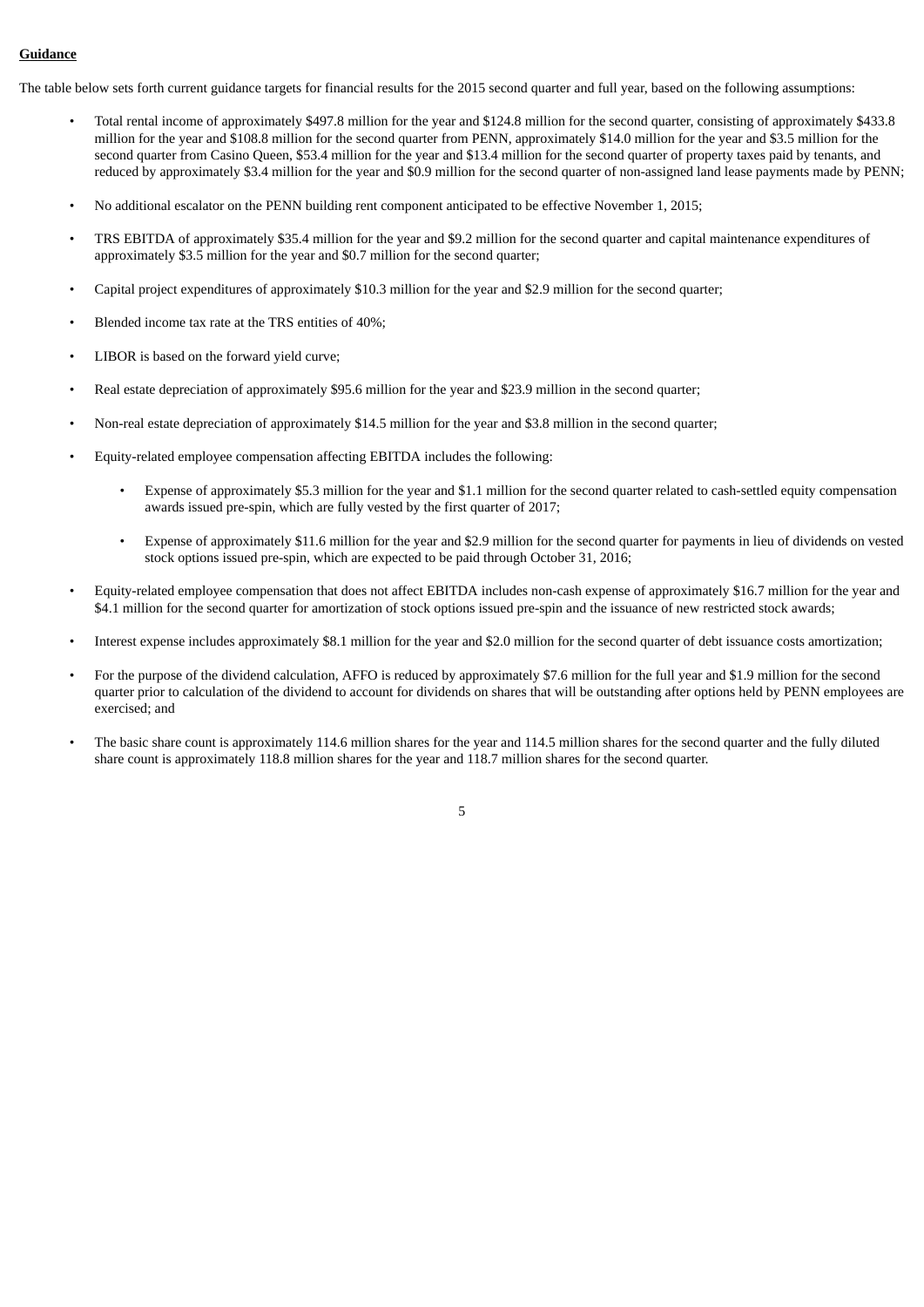|                                           | Three Months Ending June 30,<br><b>Full Year Ending December 31,</b> |       |             |       |                          |       |                                       |       |             |       |
|-------------------------------------------|----------------------------------------------------------------------|-------|-------------|-------|--------------------------|-------|---------------------------------------|-------|-------------|-------|
| (in millions, except per share data)      | 2015<br>Guidance                                                     |       | 2014 Actual |       | 2015 Revised<br>Guidance |       | 2015 Prior<br>Guidance <sup>(4)</sup> |       | 2014 Actual |       |
| <b>Net Revenue</b>                        | \$                                                                   | 162.7 | S           | 160.8 | \$                       | 644.0 | \$.                                   | 644.0 | -S          | 635.9 |
| Adjusted EBITDA <sup>(1)</sup>            | \$                                                                   | 110.6 | -S          | 106.9 | \$                       | 438.6 | \$                                    | 438.3 | \$.         | 422.5 |
| <b>Net Income</b>                         | $\mathfrak{S}$                                                       | 48.3  | - \$        | 47.0  | \$.                      | 188.8 | -\$                                   | 190.5 | \$.         | 185.4 |
| Funds From Operations <sup>(2)</sup>      | \$                                                                   | 72.2  | -S          | 70.3  | \$                       | 284.4 | \$                                    | 286.1 | \$.         | 278.1 |
| <b>Adjusted Funds From Operations (3)</b> | $\boldsymbol{\mathsf{S}}$                                            | 81.3  | - \$        | 77.9  | \$                       | 320.2 | <sup>\$</sup>                         | 321.3 | -\$         | 309.0 |
|                                           |                                                                      |       |             |       |                          |       |                                       |       |             |       |
| Net income, per diluted common share      | \$                                                                   | 0.41  | - \$        | 0.40  | \$                       | 1.59  | -\$                                   | 1.61  | -\$         | 1.58  |
| FFO, per diluted common share             | \$                                                                   | 0.61  | - \$        | 0.60  | \$                       | 2.39  | - \$                                  | 2.42  | -\$         | 2.37  |
| AFFO, per diluted common share            | \$                                                                   | 0.69  | S           | 0.66  | \$                       | 2.70  | S                                     | 2.72  | \$.         | 2.63  |
|                                           |                                                                      |       |             |       |                          |       |                                       |       |             |       |

 $<sup>(1)</sup>$  Adjusted EBITDA is net income excluding interest, taxes on income, depreciation, (gains) or losses from sales of property, and stock based compensation</sup> expense.

(2) Funds from operations (FFO) is net income, excluding (gains) or losses from sales of property and real estate depreciation.

<sup>(3)</sup> Adjusted funds from operations (AFFO) is FFO, excluding stock based compensation expense, debt issuance costs amortization and other depreciation reduced by capital maintenance expenditures.

<sup>(4)</sup> The guidance figures in the tables above present the guidance provided on February 3, 2015 for the full year ended December 31, 2015.

<sup>6</sup>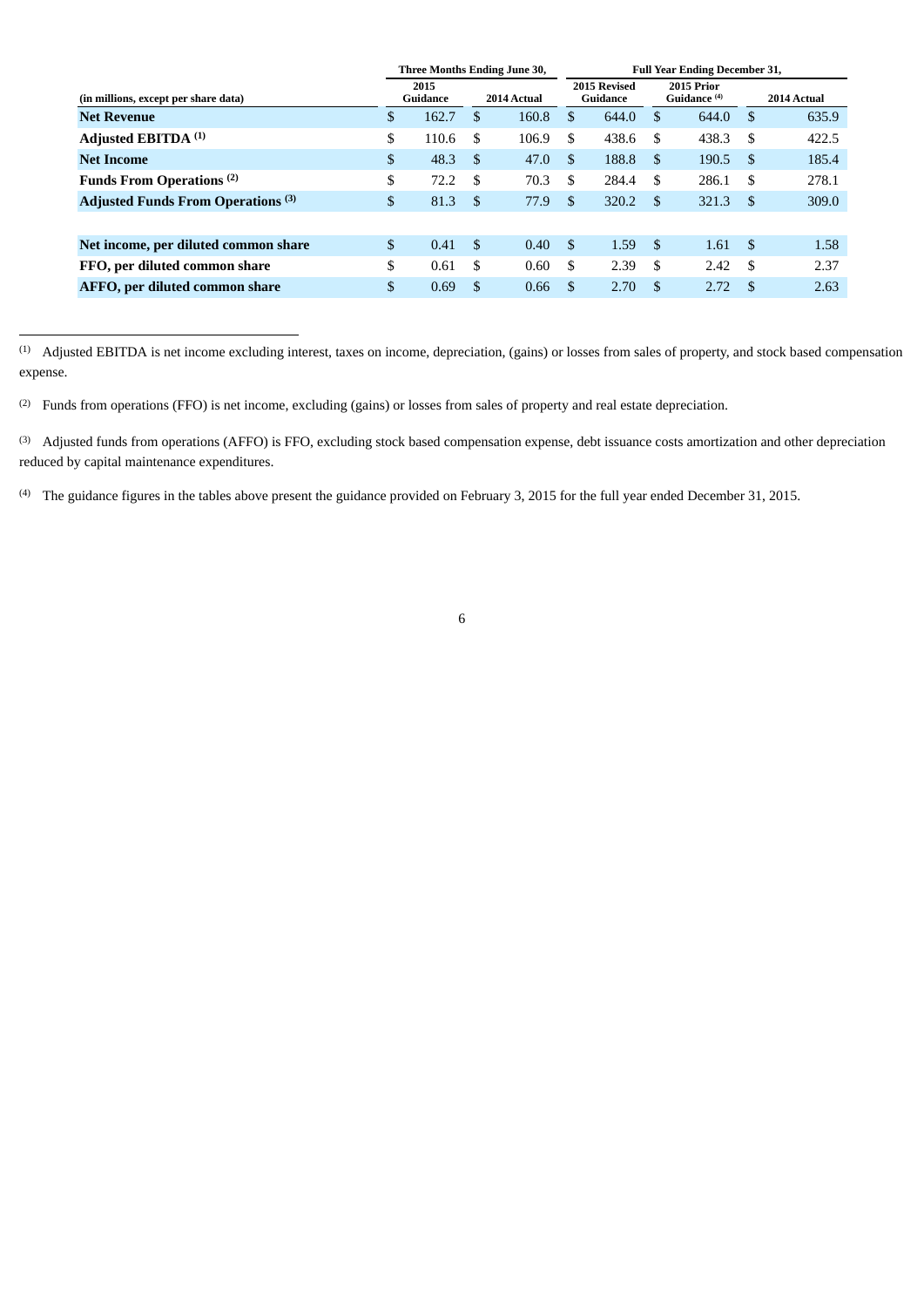### **Conference Call Details**

The Company will hold a conference call on May 4, 2015 at 10:00 a.m. (Eastern Time) to discuss its financial results, current business trends and market conditions.

#### **Webcast**

The conference call will be available in the Investor Relations section of the Company's website at www.glpropinc.com. To listen to a live broadcast, go to the site at least 15 minutes prior to the scheduled start time in order to register, download and install any necessary audio software. A replay of the call will also be available for 90 days on the Company's website.

#### **To Participate in the Telephone Conference Call:**

Dial in at least five minutes prior to start time. Domestic: 1-877-705-6003 International: 1-201-493-6725

#### **Conference Call Playback**:

Domestic: 1-877-870-5176 International: 1-858-384-5517 Passcode: 13606959 The playback can be accessed through May 11, 2015.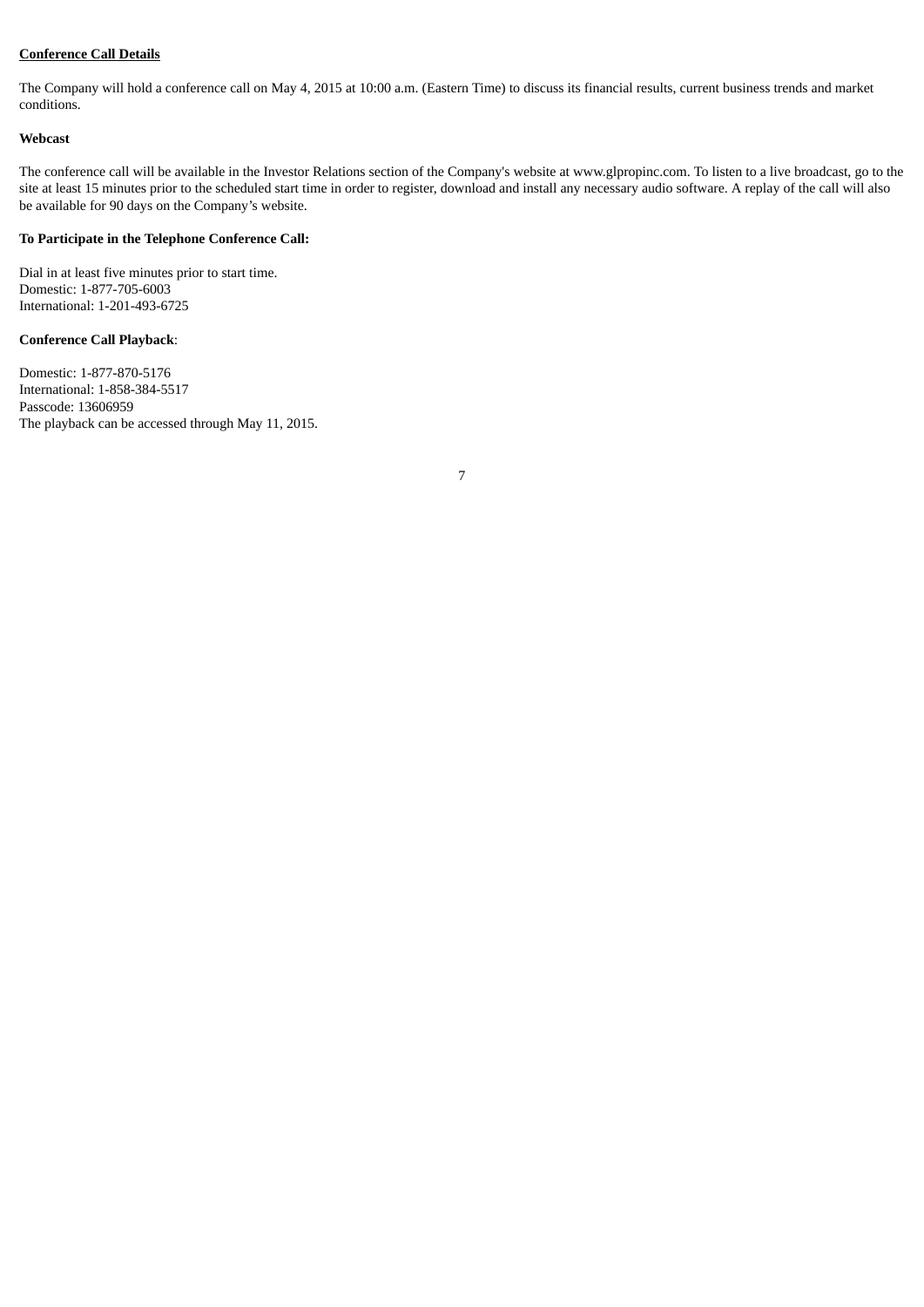#### **Disclosure Regarding Non-GAAP Financial Measures**

Funds From Operations ("FFO"), Adjusted Funds From Operations ("AFFO") and Adjusted EBITDA, which are detailed in the reconciliation tables that accompany this release, are used by the Company as performance measures for benchmarking against the Company's peers and as internal measures of business operating performance. The Company believes FFO, AFFO, and Adjusted EBITDA provide a meaningful perspective of the underlying operating performance of the Company's current business. This is especially true since these measures exclude real estate depreciation, and we believe that real estate values fluctuate based on market conditions rather than depreciating in value ratably on a straight-line basis over time.

FFO, AFFO and Adjusted EBITDA are non-GAAP financial measures, that are considered a supplemental measure for the real estate industry and a supplement to GAAP measures. NAREIT defines FFO as net income (computed in accordance with generally accepted accounting principles), excluding (gains) or losses from sales of property and real estate depreciation. We have defined AFFO as FFO excluding stock based compensation expense, debt issuance costs amortization and other depreciation reduced by capital maintenance expenditures. Finally, we have defined Adjusted EBITDA as net income excluding interest, taxes on income, depreciation, (gains) or losses from sales of property, and stock based compensation expense.

FFO, AFFO and Adjusted EBITDA are not recognized terms under GAAP. Because certain companies do not calculate FFO, AFFO, and Adjusted EBITDA in the same way and certain other companies may not perform such calculation, those measures as used by other companies may not be consistent with the way the Company calculates such measures and should not be considered as alternative measures of operating profit or net income. The Company's presentation of these measures does not replace the presentation of the Company's financial results in accordance with GAAP.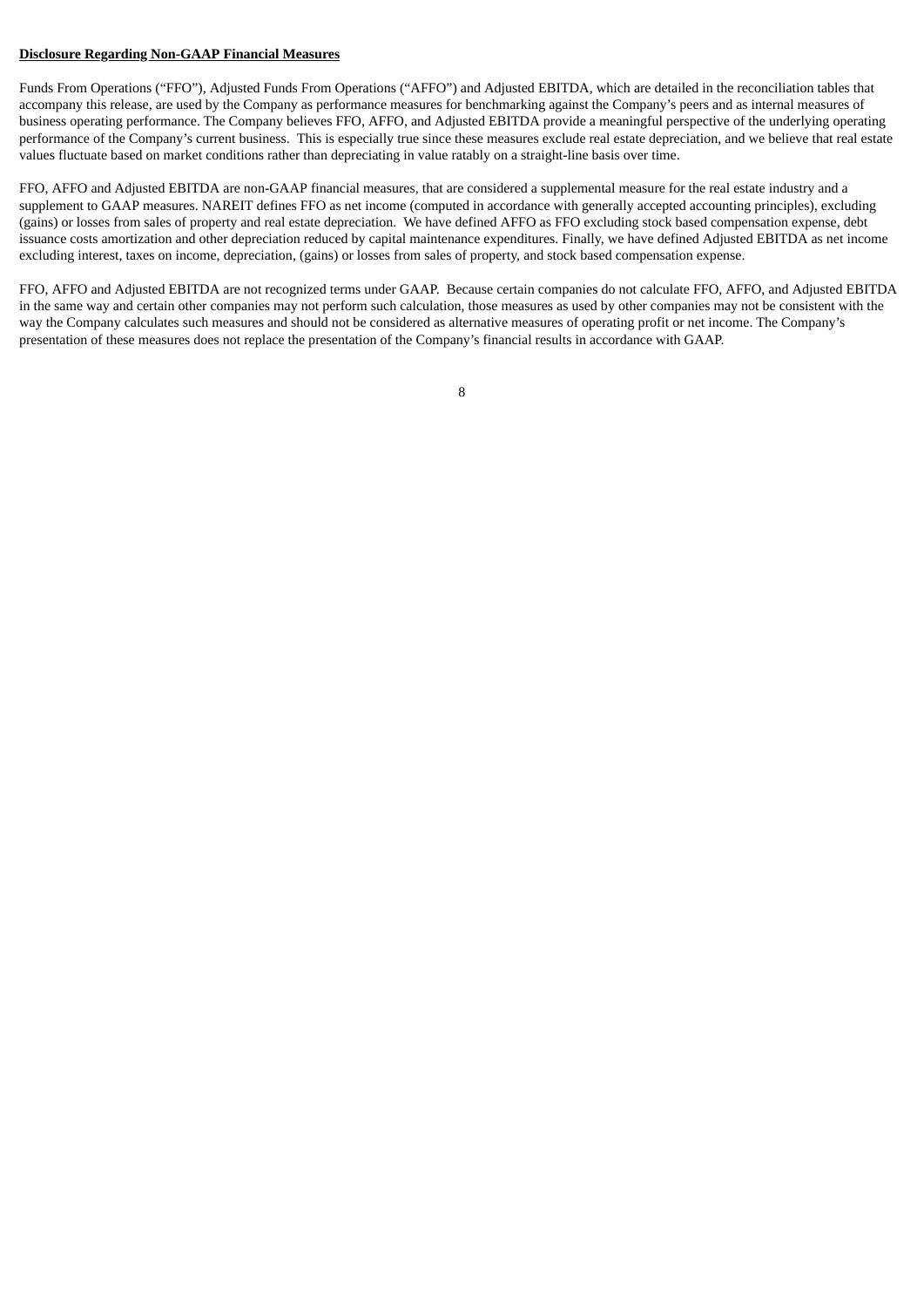#### **About Gaming and Leisure Properties**

GLPI is engaged in the business of acquiring, financing, and owning real estate property to be leased to gaming operators in "triple net" lease arrangements, pursuant to which the tenant is responsible for all facility maintenance, insurance required in connection with the leased properties and the business conducted on the leased properties, taxes levied on or with respect to the leased properties and all utilities and other services necessary or appropriate for the leased properties and the business conducted on the leased properties. GLPI expects to grow its portfolio by pursuing opportunities to acquire additional gaming facilities to lease to gaming operators. GLPI also intends to diversify its portfolio over time, including by acquiring properties outside the gaming industry to lease to third parties. GLPI elected to be taxed as a real estate investment trust ("REIT") for United States federal income tax purposes commencing with the 2014 taxable year and is the first gaming-focused REIT.

#### **Forward-Looking Statements**

This press release includes "forward-looking statements" within the meaning of Section 27A of the Securities Act and Section 21E of the Securities Exchange Act of 1934, as amended. These statements can be identified by the use of forward looking terminology such as "expects," "believes," "estimates," "intends," "may," "will," "should" or "anticipates" or the negative or other variation of these or similar words, or by discussions of future events, strategies or risks and uncertainties. Such forward looking statements are inherently subject to risks, uncertainties and assumptions about GLPI and its subsidiaries, including risks related to the following: the ability to receive, or delays in obtaining, the regulatory approvals required to own and/or operate its properties, or other delays or impediments to completing GLPI's planned acquisitions or projects (including successful resolution of outstanding litigation against the owners of the Meadows Racetrack & Casino); GLPI's ability to enter into definitive agreements with a third party operator for the Meadows Racetrack & Casino; the ultimate outcome of any potential transaction between GLPI and Pinnacle Entertainment, Inc. including the possibilities that GLPI will not pursue a transaction with Pinnacle and/or that Pinnacle will not engage in negotiations with respect to a transaction with GLPI; GLPI's ability to maintain its status as a REIT; the availability of and the ability to identify suitable and attractive acquisition and development opportunities and the ability to acquire and lease those properties on favorable terms; our ability to access capital through debt and equity markets in amounts and at rates and costs acceptable to GLPI; changes in the U.S. tax law and other state, federal or local laws, whether or not specific to REITs or to the gaming or lodging industries; and other factors described in GLPI's Annual Report on Form 10-K for the year ended December 31, 2014, subsequent Quarterly Reports on Form 10-Q and Current Reports on Form 8-K as filed with the Securities and Exchange Commission. All subsequent written and oral forward looking statements attributable to GLPI or persons acting on GLPI's behalf are expressly qualified in their entirety by the cautionary statements included in this press release. GLPI undertakes no obligation to publicly update or revise any forward looking statements contained or incorporated by reference herein, whether as a result of new information, future events or otherwise, except as required by law. In light of these risks, uncertainties and assumptions, the forward looking events discussed in this press release may not occur.

#### **Additional Information**

This communication does not constitute an offer to buy or solicitation of an offer to sell any securities and no tender or exchange offer for the shares of Pinnacle has commenced at this time. This communication relates to a proposal which GLPI has made for a business combination transaction with Pinnacle. In furtherance of this proposal and subject to future developments, GLPI (and, if a negotiated transaction is agreed, Pinnacle) may file one or more proxy statements, registration statements, tender or exchange offer documents or other documents with the SEC. This communication is not a substitute for any proxy statement, registration statement, prospectus, tender or exchange offer document or other document GLPI and/or Pinnacle may file with the SEC in connection with the proposed transaction. INVESTORS AND SECURITY HOLDERS OF GLPI AND PINNACLE ARE URGED TO READ ANY DOCUMENTS THAT MAY BE FILED INCLUDING POSSIBLE PRELIMINARY PROXY STATEMENTS AND ANY OTHER PROXY STATEMENT(s), REGISTRATION STATEMENTS, PROSPECTUS, TENDER OR EXCHANGE OFFER DOCUMENTS AND OTHER DOCUMENTS FILED WITH THE SEC CAREFULLY IN THEIR ENTIRETY IF AND WHEN THEY BECOME AVAILABLE AS THEY WILL CONTAIN IMPORTANT INFORMATION ABOUT THE PROPOSED TRANSACTION. Any definitive proxy statement(s) or definitive tender or exchange offer documents (if and when available) will be mailed to stockholders of Pinnacle and/or GLPI, as applicable. Investors and security holders will be able to obtain free copies of these documents (if and when available) and other documents filed with the SEC by GLPI and/or Pinnacle through the web site maintained by the SEC at http://www.sec.gov.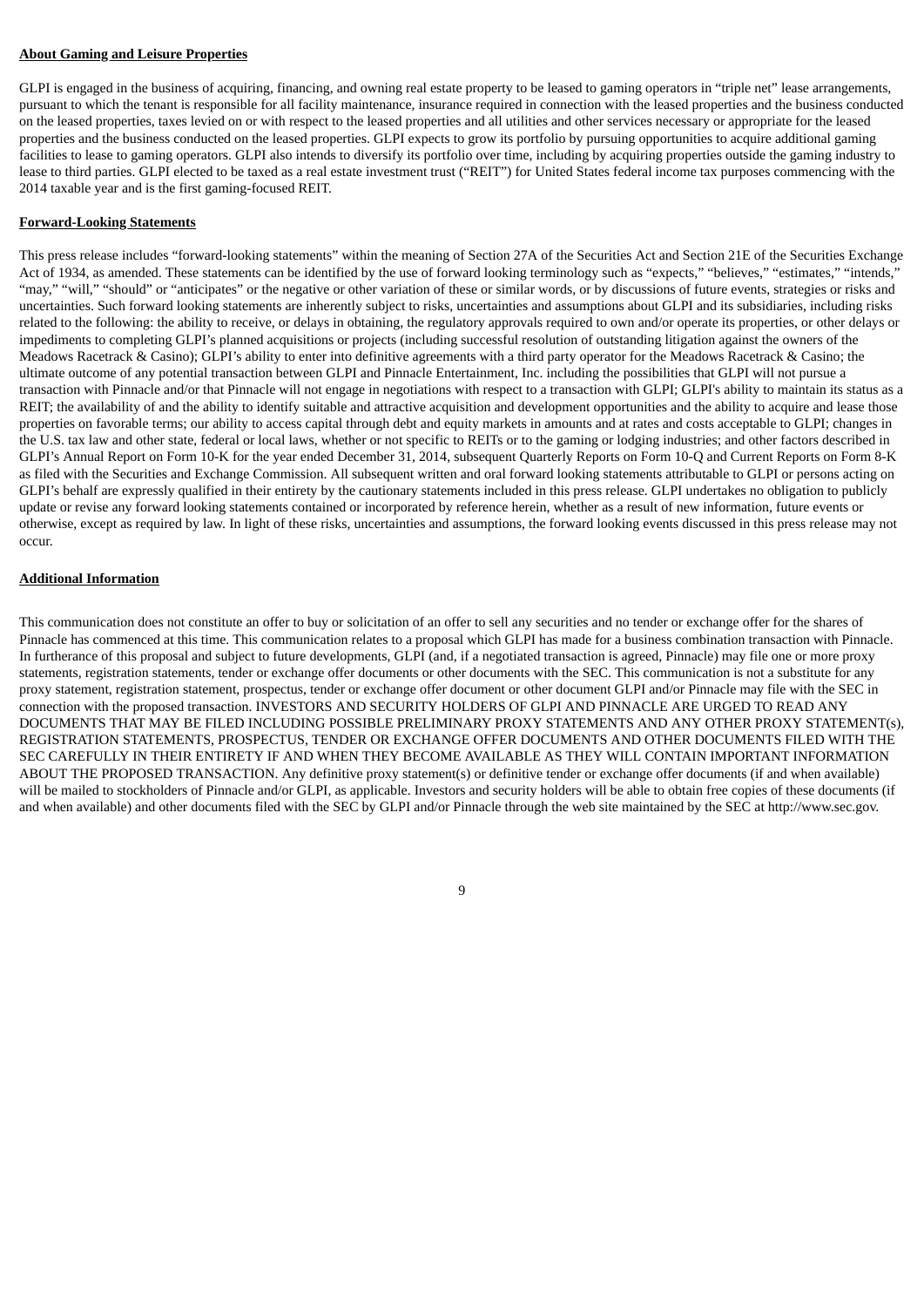#### **Certain Information Regarding Participants**

GLPI and its directors and executive officers may be deemed to be participants in any solicitation with respect to the proposed transaction under the rules of the SEC. Security holders may obtain information regarding the names, affiliations and interests of GLPI's directors and executive officers in GLPI's Annual Report on Form 10-K for the year ended December 31, 2014, which was filed with the SEC on February 27, 2015, and its proxy statement for the 2015 Annual Meeting, which was filed with the SEC on April 30, 2015. These documents can be obtained free of charge from the sources indicated above as well as from the persons listed below under "Contact." Additional information regarding the interests of these participants in any proxy solicitation and a description of their direct and indirect interests, by security holdings or otherwise, will also be included in any proxy statement and other relevant materials to be filed with the SEC if and when they become available.

#### **Contact**

## **Investor Relations – Gaming and Leisure Properties, Inc.**

Brad Cohen T: 203-682-8211 Email: Brad.Cohen@icrinc.com

Kara Smith T: 646-277-1211 Email: Kara.Smith@icrinc.com

Bill Clifford T: 610-401-2900 Email: Bclifford@glpropinc.com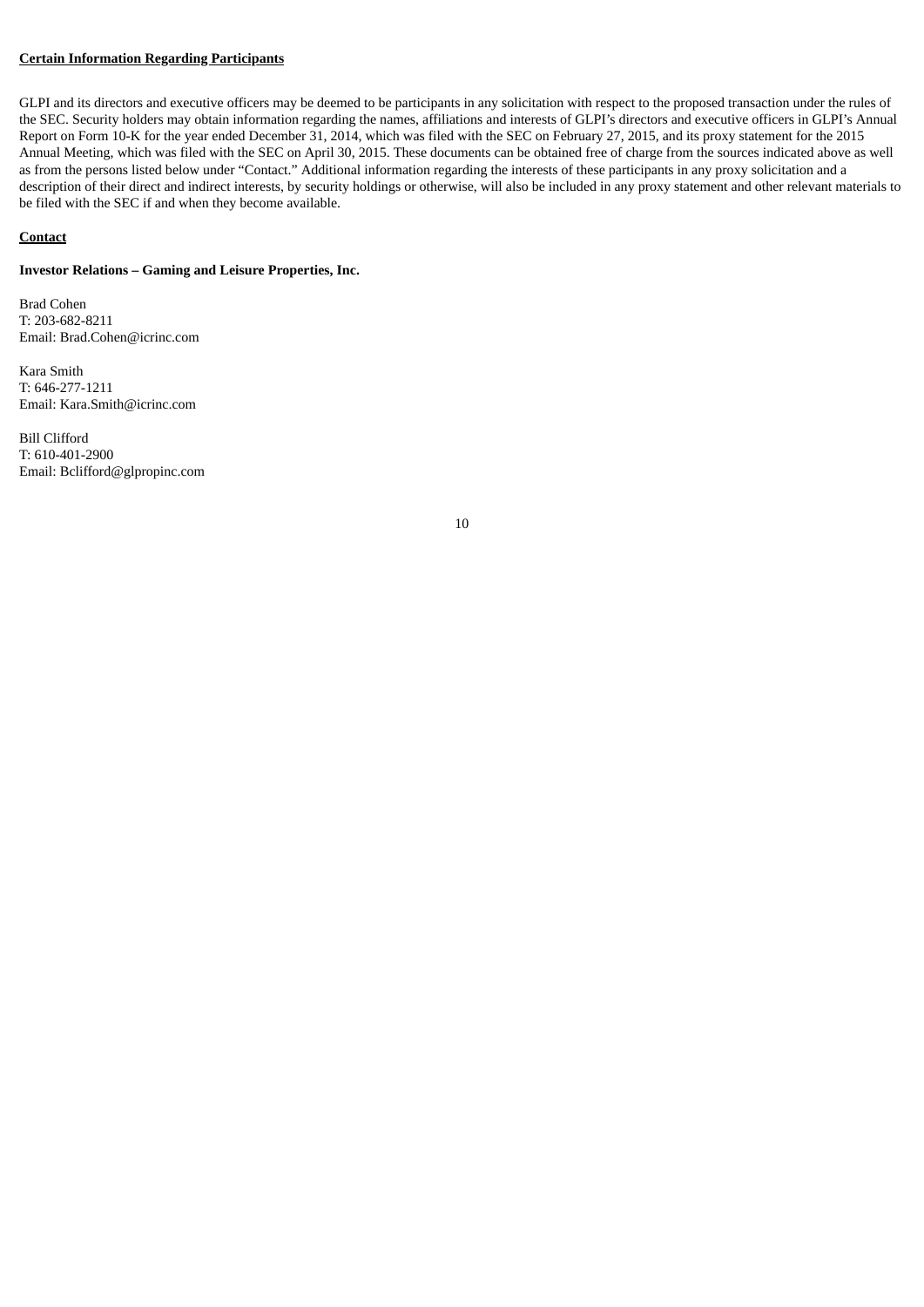# **GAMING AND LEISURE PROPERTIES, INC. AND SUBSIDIARIES**

**Consolidated Statements of Operations**

(in thousands, except per share data) (unaudited)

|                                            |               | <b>Three Months Ended</b><br>March 31, |           |  |  |  |
|--------------------------------------------|---------------|----------------------------------------|-----------|--|--|--|
|                                            | 2015          |                                        | 2014      |  |  |  |
| <b>Revenues</b>                            |               |                                        |           |  |  |  |
| Rental                                     | \$<br>111,504 | \$                                     | 106,114   |  |  |  |
| Real estate taxes paid by tenants (1)      | 13,350        |                                        | 11,998    |  |  |  |
| Total rental revenue                       | 124,854       |                                        | 118,112   |  |  |  |
| Gaming                                     | 36,379        |                                        | 38,755    |  |  |  |
| Food, beverage and other                   | 2,815         |                                        | 2,831     |  |  |  |
| <b>Total revenues</b>                      | 164,048       |                                        | 159,698   |  |  |  |
| Less promotional allowances                | (1, 387)      |                                        | (1,370)   |  |  |  |
| Net revenues                               | 162,661       |                                        | 158,328   |  |  |  |
| <b>Operating expenses</b>                  |               |                                        |           |  |  |  |
| Gaming                                     | 19,016        |                                        | 21,562    |  |  |  |
| Food, beverage and other                   | 2,184         |                                        | 2,546     |  |  |  |
| Real estate taxes <sup>(1)</sup>           | 13,755        |                                        | 12,423    |  |  |  |
| General and administrative (2)             | 21,539        |                                        | 20,941    |  |  |  |
| Depreciation                               | 27,411        |                                        | 26,522    |  |  |  |
| Total operating expenses                   | 83,905        |                                        | 83,994    |  |  |  |
| Income from operations                     | 78,756        |                                        | 74,334    |  |  |  |
|                                            |               |                                        |           |  |  |  |
| Other income (expenses)                    |               |                                        |           |  |  |  |
| Interest expense                           | (29, 562)     |                                        | (28, 974) |  |  |  |
| Interest income                            | 595           |                                        | 546       |  |  |  |
| Total other expenses                       | (28,967)      |                                        | (28, 428) |  |  |  |
|                                            |               |                                        |           |  |  |  |
| Income from operations before income taxes | 49,789        |                                        | 45,906    |  |  |  |
| Income tax expense                         | 2,702         |                                        | 1,594     |  |  |  |
| <b>Net income</b>                          | \$<br>47,087  | \$                                     | 44,312    |  |  |  |
|                                            |               |                                        |           |  |  |  |
| <b>Earnings per common share:</b>          |               |                                        |           |  |  |  |
| Basic earnings per common share            | \$<br>0.41    | \$                                     | 0.40      |  |  |  |
| Diluted earnings per common share          | \$<br>0.40    | \$                                     | 0.38      |  |  |  |
|                                            |               |                                        |           |  |  |  |

 $<sup>(1)</sup>$  According to ASC 605, Revenue Recognition, the Company is required to gross up rental income by the amount of real estate taxes paid by tenants under</sup> the triple net lease structure and also reflect an offsetting expense in operating expenses.

 $^{(2)}$  General and administrative expenses include payroll related expenses, insurance, utilities, supplies and other administrative costs.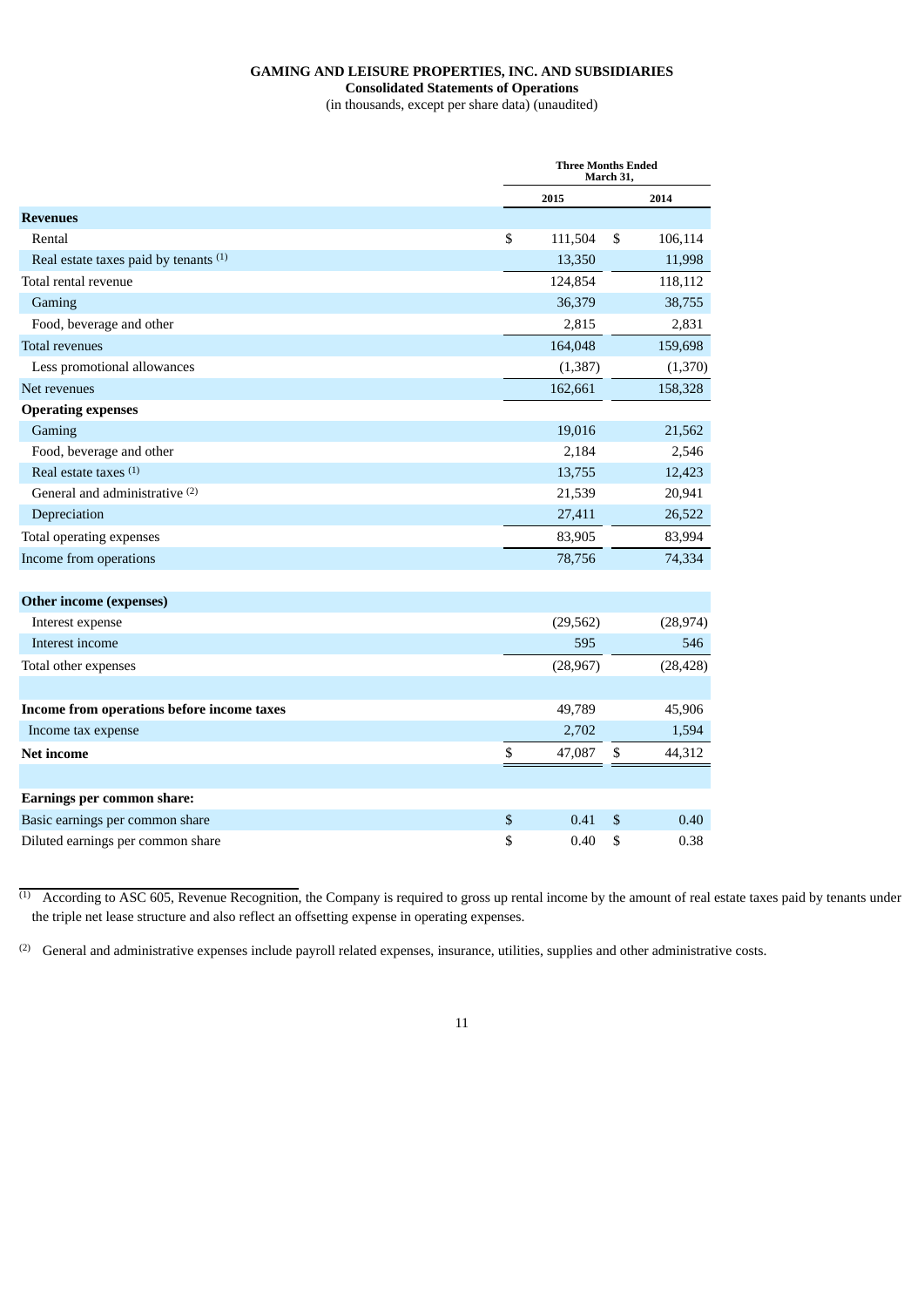#### **GAMING AND LEISURE PROPERTIES, INC. AND SUBSIDIARIES Operations**

# (in thousands) (unaudited)

|                          | <b>NET REVENUES</b><br><b>Three Months Ended</b><br>March 31, |         |  |         | <b>ADJUSTED EBITDA</b><br><b>Three Months Ended</b><br>March 31, |         |  |         |
|--------------------------|---------------------------------------------------------------|---------|--|---------|------------------------------------------------------------------|---------|--|---------|
|                          |                                                               | 2015    |  | 2014    |                                                                  | 2015    |  | 2014    |
| Real estate              | \$                                                            | 124,854 |  | 118,112 |                                                                  | 100,343 |  | 93,263  |
| GLP Holdings, LLC. (TRS) |                                                               | 37,807  |  | 40.216  |                                                                  | 10.219  |  | 9,702   |
| <b>Total</b>             | \$                                                            | 162,661 |  | 158,328 | \$                                                               | 110,562 |  | 102,965 |

## **GAMING AND LEISURE PROPERTIES, INC. AND SUBSIDIARIES**

**General and Administrative Expenses**

(in thousands) (unaudited)

|                                                              |      | <b>Three Months Ended</b> | March 31, |        |  |
|--------------------------------------------------------------|------|---------------------------|-----------|--------|--|
|                                                              | 2015 |                           |           | 2014   |  |
| Real estate general and administrative expenses (1)          |      | 15.555                    |           | 14,802 |  |
| GLP Holdings, LLC. (TRS) general and administrative expenses |      | 5.984                     |           | 6,139  |  |
| <b>Total</b>                                                 |      | 21,539                    |           | 20,941 |  |

(1) Includes stock based compensation of \$9.2 million and \$6.1 million for the three months ended March 31, 2015, and 2014 respectively. General and administrative expenses for the three months ended March 31, 2015, were adversely affected by the grant of certain equity compensation awards in January versus April in the prior year.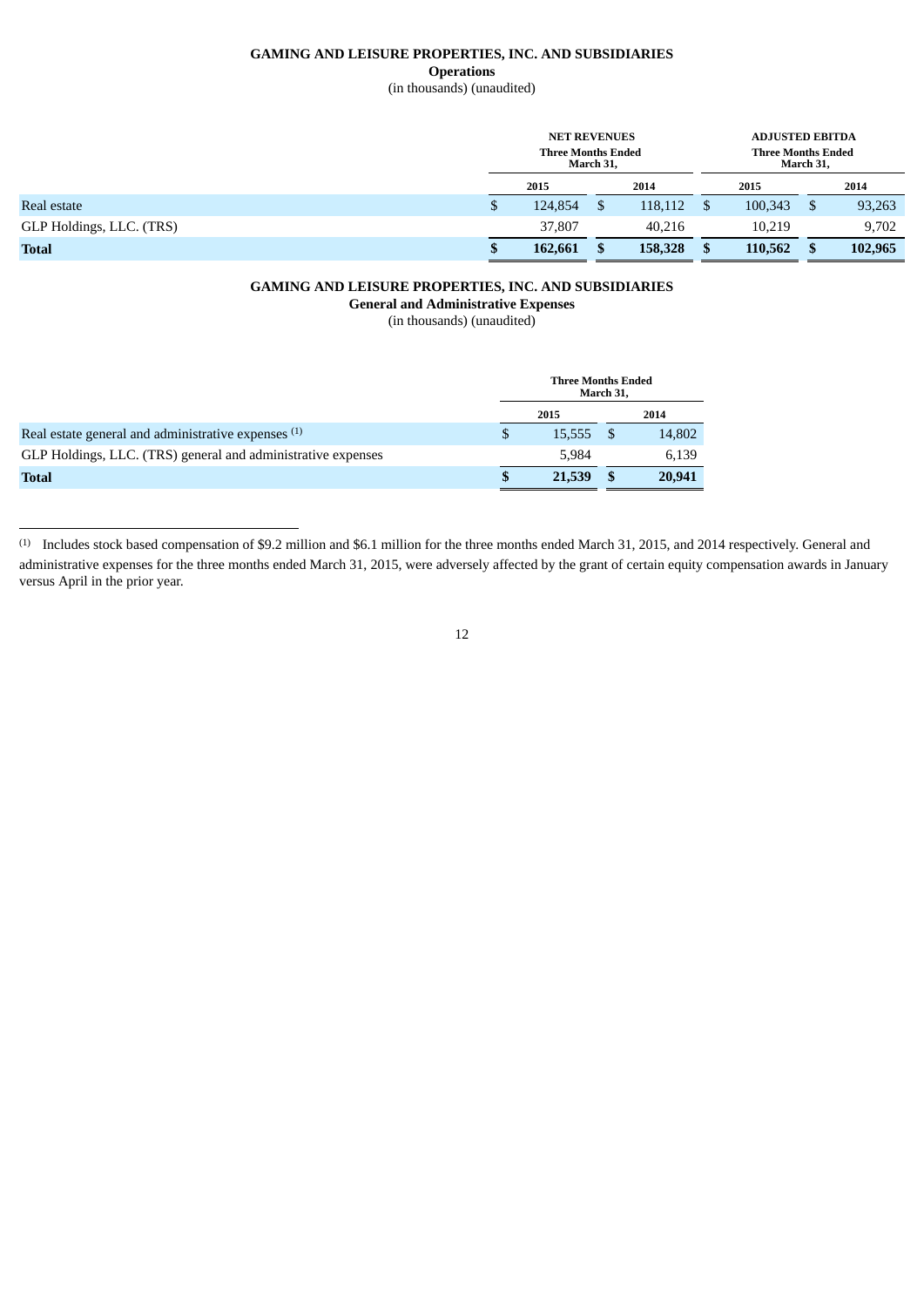#### Reconciliation of Net income (GAAP) to FFO, FFO to AFFO, and AFFO to Adjusted EBITDA Gaming and Leisure Properties, Inc. and Subsidiaries **CONSOLIDATED** (in thousands) (unaudited)

|                                       | <b>Three Months Ended</b><br>March 31, |         |              |         |  |
|---------------------------------------|----------------------------------------|---------|--------------|---------|--|
|                                       |                                        | 2015    |              | 2014    |  |
| <b>Net income</b>                     | \$                                     | 47,087  | $\mathbf{s}$ | 44,312  |  |
| Losses from dispositions of property  |                                        | 1       |              | 158     |  |
| Real estate depreciation              |                                        | 23,926  |              | 23,441  |  |
| <b>Funds from operations</b>          | \$                                     | 71,014  | \$           | 67,911  |  |
| Other depreciation $(1)$              |                                        | 3,485   |              | 3,081   |  |
| Debt issuance costs amortization      |                                        | 2,020   |              | 2,007   |  |
| Stock based compensation              |                                        | 4,394   |              | 1,951   |  |
| Maintenance CAPEX <sup>(2)</sup>      |                                        | (951)   |              | (871)   |  |
| <b>Adjusted funds from operations</b> | $\mathbf{s}$                           | 79,962  | $\mathbf{s}$ | 74,079  |  |
| Interest, net                         |                                        | 28,967  |              | 28,428  |  |
| Income tax expense                    |                                        | 2,702   |              | 1,594   |  |
| Maintenance CAPEX <sup>(2)</sup>      |                                        | 951     |              | 871     |  |
| Debt issuance costs amortization      |                                        | (2,020) |              | (2,007) |  |
| <b>Adjusted EBITDA</b>                | \$                                     | 110,562 | \$           | 102,965 |  |

(1) Other depreciation includes both real estate and equipment depreciation from the Company's taxable REIT subsidiaries.

<sup>(2)</sup> Capital maintenance expenditures are expenditures to replace existing fixed assets with a useful life greater than one year that are obsolete, worn out or no longer cost effective to repair.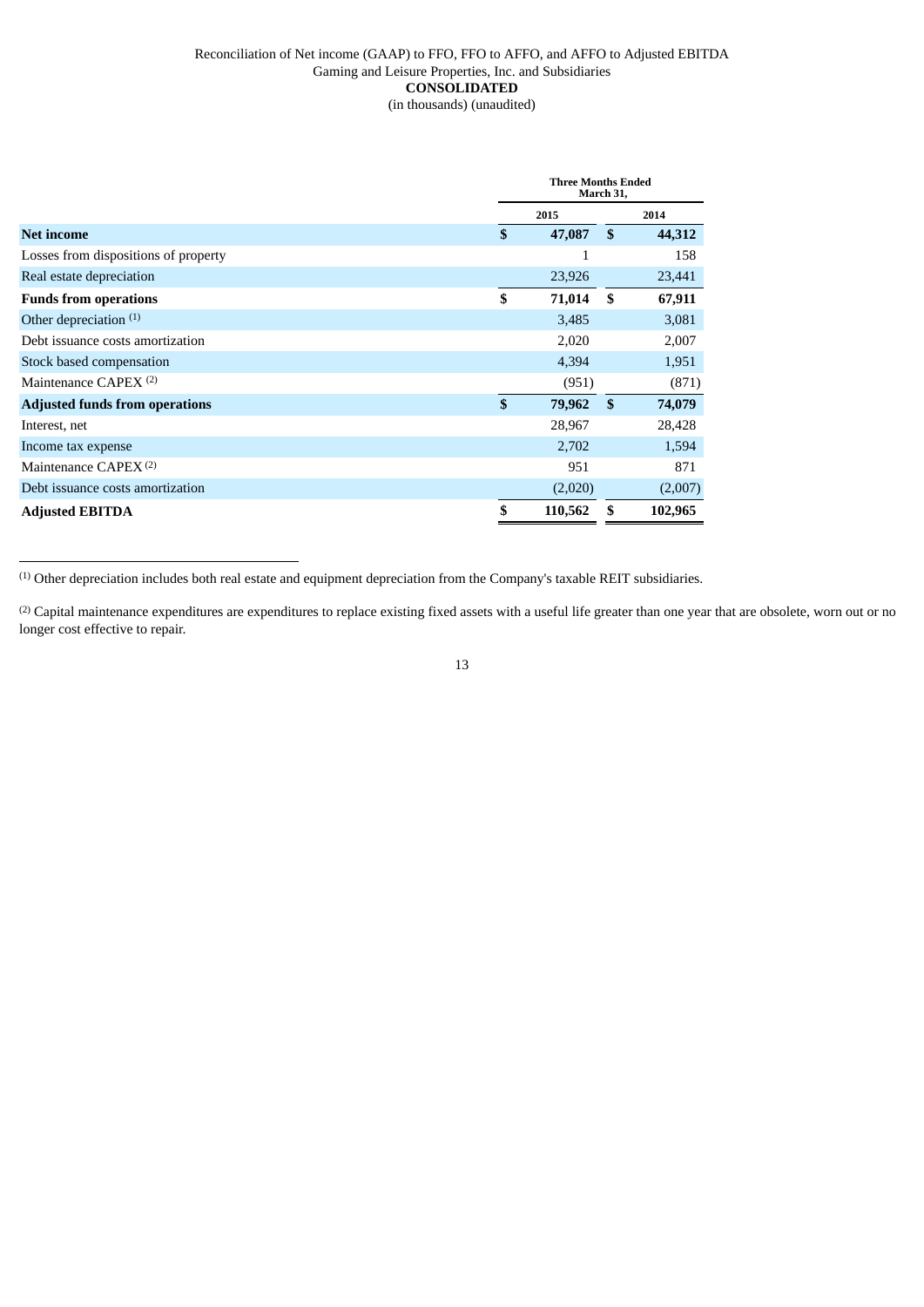#### Reconciliation of Net income (GAAP) to FFO, FFO to AFFO, and AFFO to Adjusted EBITDA Gaming and Leisure Properties, Inc. and Subsidiaries **REAL ESTATE and CORPORATE (REIT)** (in thousands) (unaudited)

|                                       | <b>Three Months Ended</b><br>March 31, |         |              |         |  |
|---------------------------------------|----------------------------------------|---------|--------------|---------|--|
|                                       |                                        | 2015    |              | 2014    |  |
| <b>Net income</b>                     | \$                                     | 44,379  | $\mathbf{s}$ | 42,044  |  |
| Losses from dispositions of property  |                                        |         |              |         |  |
| Real estate depreciation              |                                        | 23,926  |              | 23,441  |  |
| <b>Funds from operations</b>          | \$                                     | 68,305  | \$           | 65,485  |  |
| Other depreciation                    |                                        | 467     |              |         |  |
| Debt issuance costs amortization      |                                        | 2,020   |              | 2,007   |  |
| Stock based compensation              |                                        | 4,394   |              | 1,951   |  |
| Maintenance CAPEX                     |                                        |         |              |         |  |
| <b>Adjusted funds from operations</b> | \$                                     | 75,186  | $\mathbf{s}$ | 69,443  |  |
| Interest, net $(1)$                   |                                        | 26,367  |              | 25,827  |  |
| Income tax expense                    |                                        | 810     |              |         |  |
| Maintenance CAPEX                     |                                        |         |              |         |  |
| Debt issuance costs amortization      |                                        | (2,020) |              | (2,007) |  |
| <b>Adjusted EBITDA</b>                | \$                                     | 100,343 | \$           | 93,263  |  |

 $<sup>(1)</sup>$  Interest expense, net is net of intercompany interest eliminations of \$2.6 million for both the three months ended March 31, 2015 and 2014.</sup>